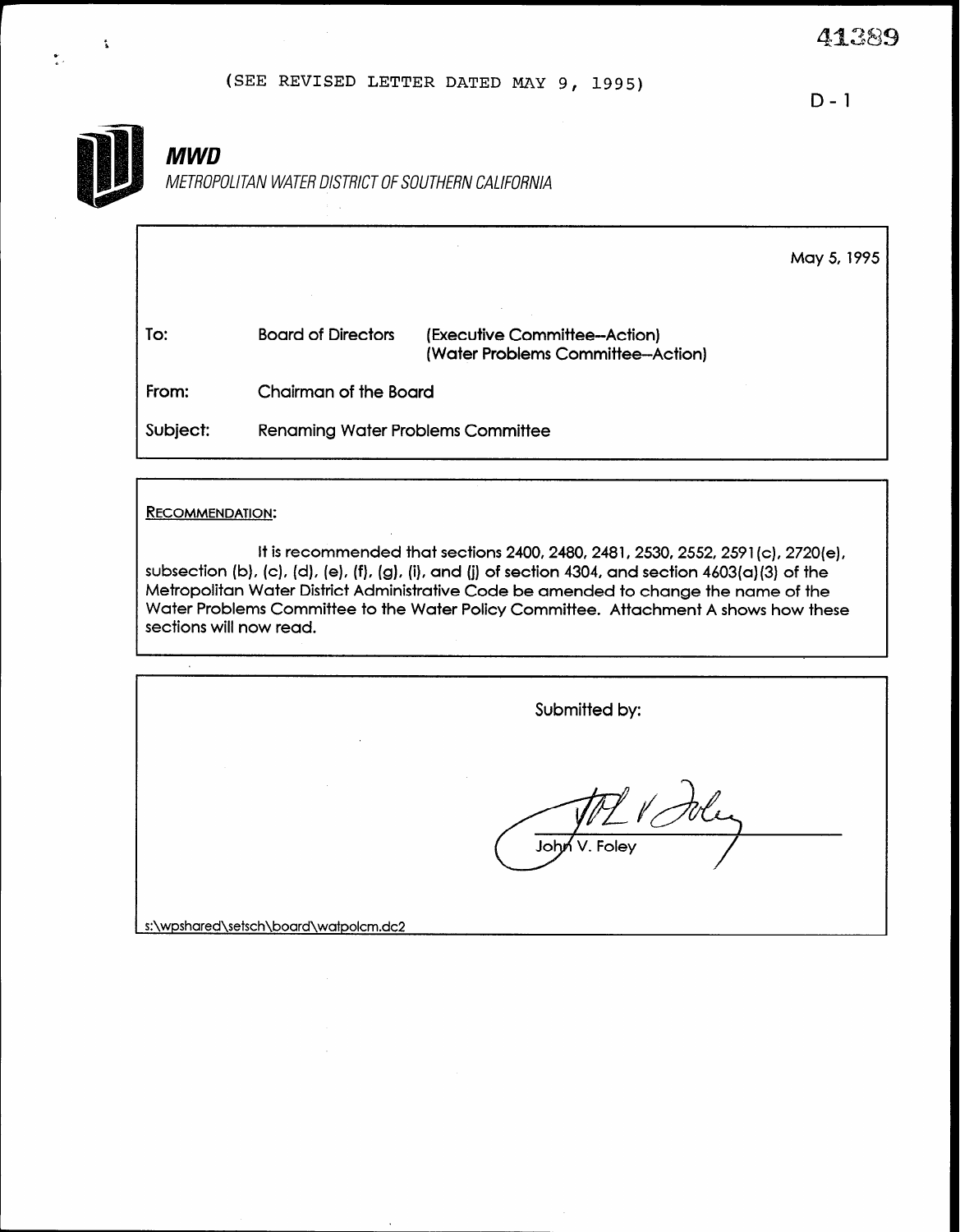\*

I

#### EXECUTIVE SUMMARY AND DETAILED REPORT:

The duties and functions of the Water Problems Committee are set forth in Administrative Code section 2481. These duties and functions require that this committee study, advise, and make recommendations with regard to a number of policy issues relating to water matters, including policies concerning the acquisition, sale and delivery of water, annexations, energy matters, and water conservation and reclamation. Problems concerning these matters are considered within the context of the committee's duty to evaluate these policy issues.

It is therefore recomended that the name of the Water Problems Committee be changed to that of the Water Policy Committee so that the name of the committee more accurately describes the duties and functions of the committee.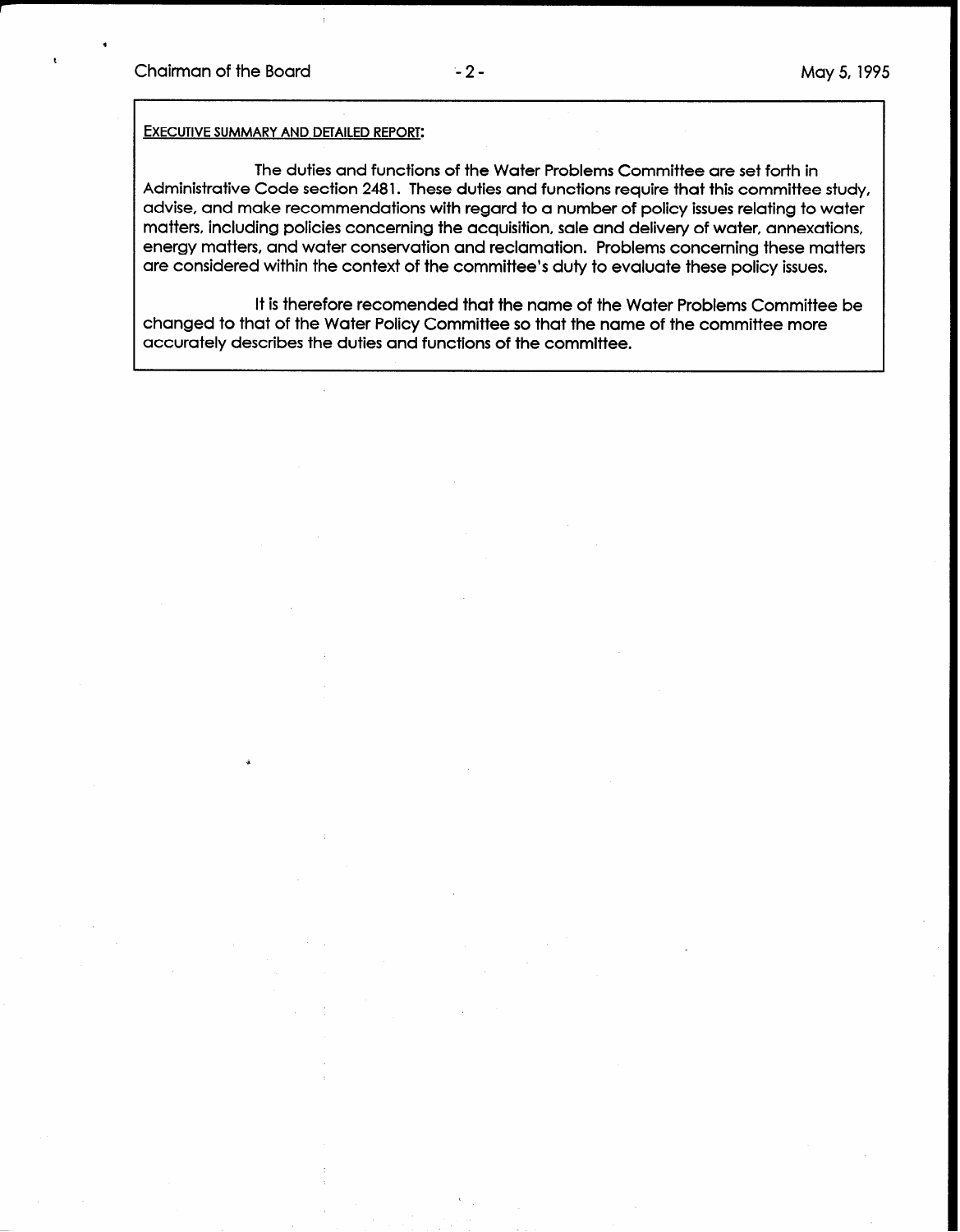## **ATTACHMENT A**

§ 2400.ldentification of Standing Committees.

The Standing Committees of the Board of Directors are:

Executive Committee Engineering and Operations Committee Finance and Insurance Committee Land Committee Legal and Claims Committee Organization and Personnel Committee Water Policy Committee Committee on Legislation

#### 5 2480.Time of Regular Meetings.

 $\epsilon$ 

The regular meetings of the Water Policy Committee shall be held on the Monday preceding regular Board meetings beginning at 2:00 p.m.

#### § 2481. Duties and Functions.

The Water Policy Committee shall study, advise, and make recommendations with regard to:

(a) Policies, sources, and means of importing water required by the District:

(b) Changes in the District's aqueduct system to provide for the changing needs of the District's member agencies:

(c) The selling prices of water and conditions governing sales and exchanges of water;

(d) Policies regarding the sale and delivery of water for various uses:

(e) Policies regarding allocation of water standby or availability of service revenue requirements among member public agencies:

(f) Water standby or availability of service charges within the District;

(g) Policies regarding annexation and the requirements, procedures, terms, and conditions for annexations:

(h) Energy matters relating to water supply:

(i) Policies regarding water conservation, reclamation, reuse and underground storage of water and the use thereof:

(j) Proposed amendments to the Metropolitan Water District Act affecting the water or annexation policies of the District.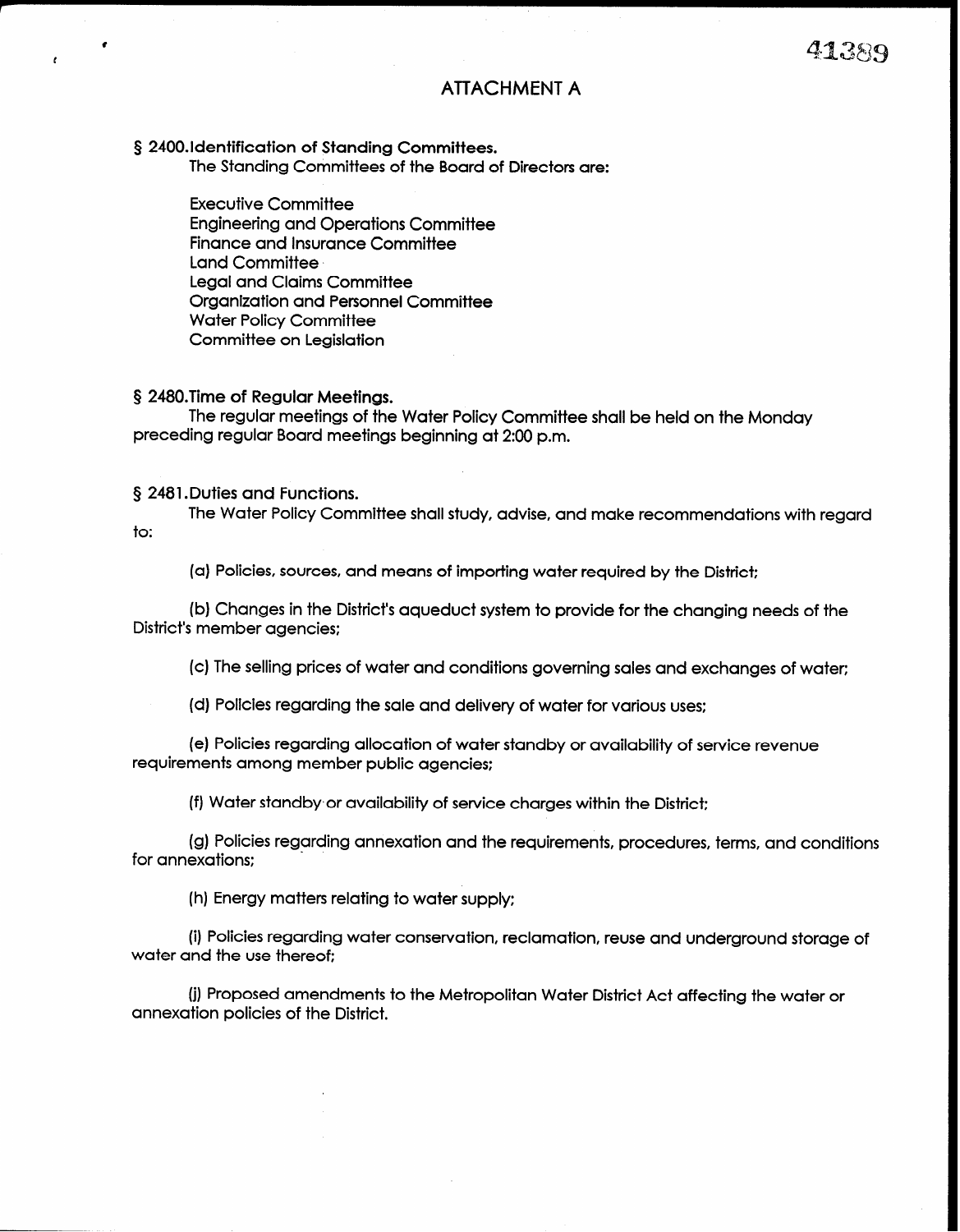#### § 2530. Membership.

 $\mathcal{A}$ 

The Special Budget Committee shall consist of seven members appointed by the Chairman of the Board, after consultation with the chairmen of the Finance and Insurance Committee, the Engineering and Operations Committee, the Water Policy Committee, and the Organization and Personnel Committee, and shall serve at his pleasure. Three members of the Special Budget Committee shall also be members of the Finance and Insurance Committee: two members shall be members of the Engineering and Operations Committee: one member shall be a member of the Water Policy Committee: and one member shall be a member of the Organization and Personnel Committee.

#### § 2552.Relations with Standing Committees.

Where appropriate, the Special Committee on Water Quality and Environmental Compliance shall make reports:

(a) To the Executive Committee on matters related to proposed legislation or regulations affecting water quality and environmental compliance:

04 To the Water Policy Committee on water quality matters related to water reclamation, reuse and underground storage:

(c) To the Engineering and Operations Committee on water quality and environmental compliance matters related to the operation and design of the District's storage, treatment and distribution facilities: and

(d) To the Finance and Insurance Committee on the financial consequences of water quality and environmental compliance issues or programs.

§ 2591 .Bay/Delta Political Advisory Ad Hoc Committee.

(c) The Bay/Delta Political Advisory Ad Hoc Committee shall report its advice and recommendations, as appropriate committee and the Executive Committee and the Policy of Water Policy rccomme

#### § 2720.General Manager's Quarterly Reports

(e) To the Water Policy Committee on the status of the status  $\mathcal{L}$  the status  $\mathcal{L}$  $t_{\text{eff}}$  to the water Follcy Committee on the signs of the Local Projects Program, includi

# 5 4304.Apportionment of Revenues and Setting of Water Rates i oi kevenues and Seffing of Wafer

(b) Not later than at its December meeting the Finance and Insurance Committee shall consider the General Manager's determinations made pursuant to Section 4304(a) and shall present its determination of the separate amounts of revenues required from water sales and from firm revenue sources, if any, during the fiscal year beginning the following July 1 for consideration<br>by the Water Policy Committee of the Board not later than at its January meeting.